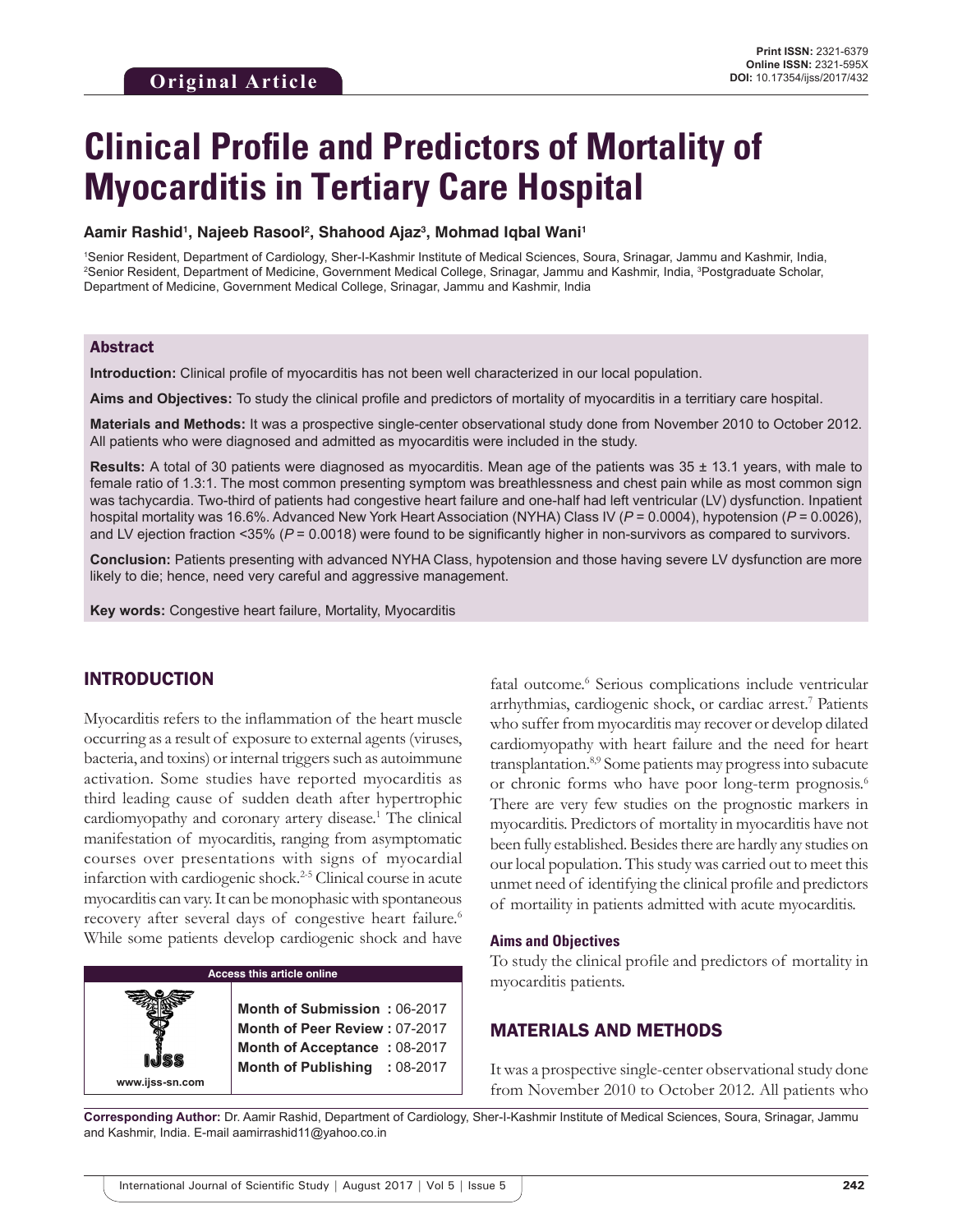were diagnosed to have suspected myocarditis on the basis of clinical features, Troponin T, and echocardiographic features were included in the study.<sup>10</sup> Each patient underwent a good clinical history, physical examination, hemogram, kidney function test, liver function test, and echocardiography.

# RESULTS

A total of 30 patients were diagnosed as myocarditis. Mean age of the patients was  $35 \pm 13.1$  years. Age distribution is shown in Table 1. Male to female ratio was 1.3:1. The baseline characteristics are shown in Table 2. The main symptoms included breathlessness (20/25, 66.6%), chest pain (21/30, 70%), fever (18/30, 60%), viral prodrome (20/30, 66.6%), cough (12/30, 40%), and lastly by vomiting (6/30, 20.00%). The main clinical signs included tachycardia  $(22/30, 73%)$ , left ventricular (LV) third heard sound in 20/30 (66.66%). 19 patients (63.3%) were in congestive cardiac failure. Six patients (20%) had hypotension at presentation. 17 patients (56%) had LV systolic dysfunction. 12 patients (40%) had aspartate transaminase and alanine transaminase more than 3 URL. 26 patients (86.6%) had erythrocyte sedimentation rate (ESR) more than 20. 12 (40%) patients had leukocytosis with white blood cell count more than 12000. Inpatient hospital mortality was 16.6%. Advanced New York Heart Association (NYHA) Class IV ( $P = 0.0004$ ), hypotension ( $P = 0.0026$ ), and LV ejection fraction (EF)  $\leq$ 35% (*P* = 0.0018) were found to be significantly higher in non-survivors as compared to survivor as shown in Table 3.

# **DISCUSSION**

Our study was intended to study the clinical profile and predictors of mortality in patients admitted as myocarditis. We tried to elucidate the factors which can lead to worse outcome in these patients. The age of presentation in our study varied between 13 and 70 years which was comparable with the study conducted by Helin *et al.*11 in which the age varied between 9 and 65 years. Male to female sex ratio in our study was 1.35 comparable with study conducted in Thailand by Dechkum et al. in 1987-1989 (M: F=1.24).<sup>12</sup> The main symptoms included breathlessness (20/25, 66.6%), chest pain (21/30, 70%), fever (18/30, 60%), viral prodrome (20/30, 66.6%), cough (12/30, 40%), and lastly by vomiting (6/30, 20.00%) which is comparable with other studies.13 We noted that among the clinical markers, hypotension, and NYHA FC IV were strong predictors of mortality in myocarditis. This implies that patients who die are already in the condition of cardiogenic shock and congestive heart failure. Aggressive treatment should be initiated when patients show symptoms of hpotension and

#### **Table 1: Age distribution**

| Age group (years) | Number (%) |
|-------------------|------------|
| $10 - 30$         | 11(36.6)   |
| $31 - 50$         | 16(53.3)   |
| 50-70             | 3(10)      |

#### **Table 2: Baseline characteristics**

| <b>Baseline parameters</b> | Number (%) |
|----------------------------|------------|
| Age (years) mean±SD        | 35±13.1    |
| Male:female                | 1.3:1      |
| NYHA functional class      |            |
|                            | 2(6)       |
| $\mathsf{II}$              | 6(20)      |
| Ш                          | 14 (46.6)  |
| IV                         | 8(26.6)    |
| Ejection fraction (%)      |            |
| EF: > 45                   | 13 (43.3)  |
| EF: 35-45                  | 7(23.3)    |
| EF: < 35                   | 10(33.3)   |
| Clinical features          |            |
| Chest pain                 | 21 (70)    |
| Viral prodrome             | 20 (66.6)  |
| Fever                      | 18 (60)    |
| Cough                      | 12 (40)    |
| Vomiting                   | 6(20.0)    |
| Hypotension                | 6(20)      |
| CHF                        | 19 (63.3)  |
| Died                       | 5(16.6)    |

SD: Standard deviation, EF: Ejection fraction, CHF: Congestive heart failure

## **Table 3: Comparison of survivors versus non‑survivors**

| <b>Parameter</b> | <b>Survivors</b><br>25 (83.33%) | <b>Non survivors</b><br>5(16.66%) | P value |
|------------------|---------------------------------|-----------------------------------|---------|
| Age mean (SD)    | $36 + 12$                       | $35 + 13$                         | 0.8     |
| Males            | 13                              | 12                                | 1.0     |
| NYHA Class 4     | 3(12%)                          | $5(100\%)$                        | 0.0004  |
| Chest pain       | 18 (72%)                        | 3(60%)                            | 0.6     |
| Fever            | 15 (60%)                        | 3(60%)                            | 1.0     |
| Hypotension      | 2(8%)                           | $4(80\%)$                         | 0.0026  |
| Signs of CHF     | 15 (60%)                        | $4(80\%)$                         | 0.6     |
| EF<35%           | 5(20%)                          | 5 (100%)                          | 0.0018  |

SD: Standard deviation, EF: Ejection fraction, CHF: Congestive heart failure, NYHA: NewYork Heart Association

congestive heart failure. Advanced heart failure symptoms (NYHA Classes III or IV) and hypotension have also been reported to be associate with higher mortality.<sup>14,15</sup> We also noted that  $EF \leq 35\%$  is significantly associated with increased mortality ( $P = 0.0018$ ). This has been shown by Schultz *et al.* and Magnani *et al.* who showed that prognosis for patients with acute myocarditis depends on EF.16,17 Neutrophilic leukocytosis, and raised ESR was present in 40% and 86.6%;<sup>15,16</sup> however, increased ESR and neutophillic leukocytosis were not associated with increased mortality, which is consistent with other studies.11 Liver enzymes were elevated more than three times in 40% of